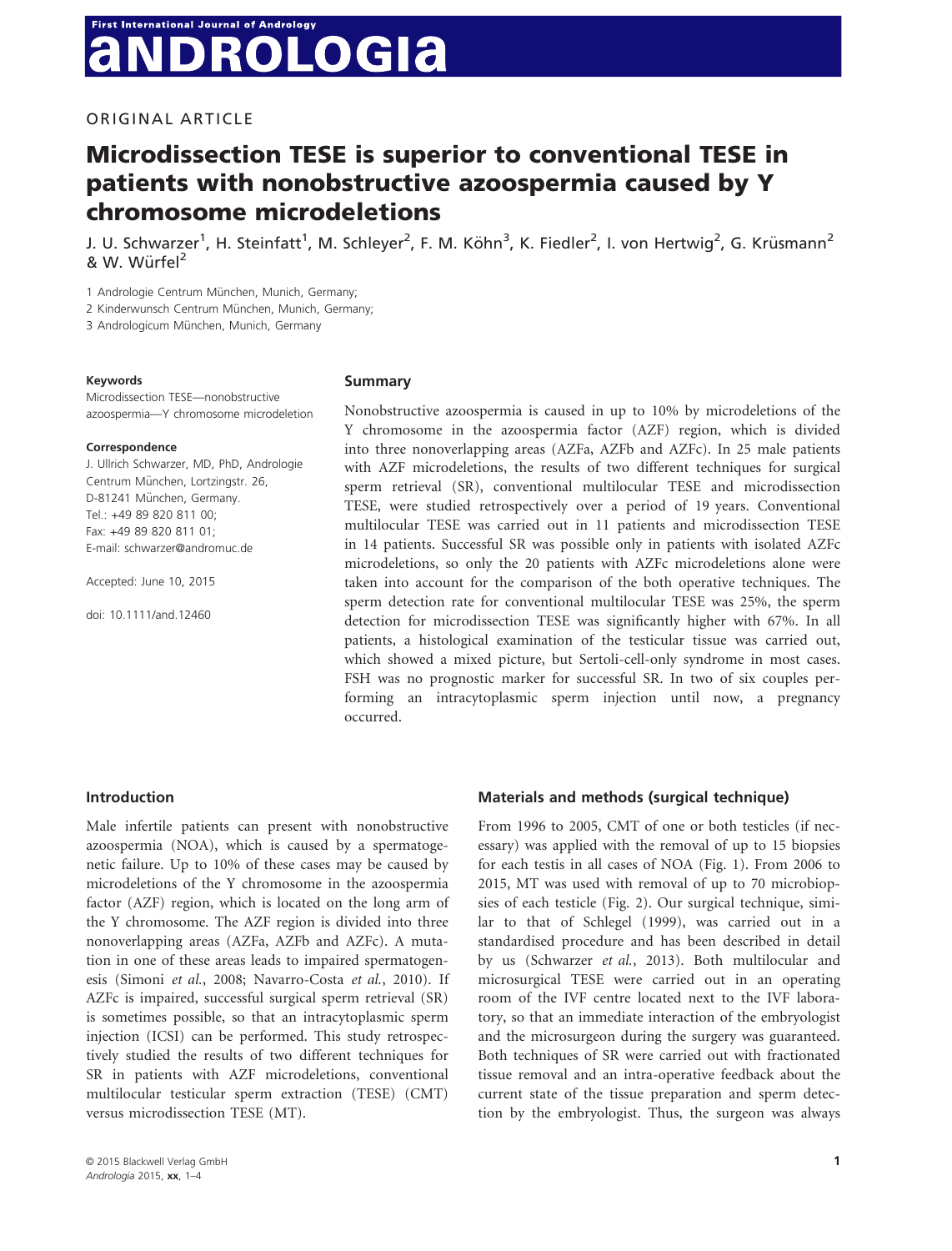

Fig. 1 Conventional multifocal testicular biopsy (TESE).



Fig. 2 Microdissection TESE: microsurgical extraction of testicular tissue with dilated seminiferous tubules using a microsurgical forceps.

aware of the state of sperm detection so that an overtreatment by taking too much and undertreatment by removal of too little testicular parenchyma was prevented. In all patients, an additional testicular biopsy from each testicle for histological examination was carried out.

#### **Patients**

From April 1996 to April 2015, 25 patients with NOA and a Y chromosome microdeletion in the AZF region

underwent TESE for retrieval of testicular spermatozoa. In 20 patients, an AZFc microdeletion was detected alone, in one patient an AZFb microdeletion alone, two of the operated patients had a microdeletion in the AZFb and AZFc region  $(AZFb + c)$ , two patients had an AZFc microdeletion in combination with other chromosomal disorders (chromosomal mosaic and structural aberration of Y chromosome). The genetic studies were carried out with an amplification of genomic DNA by microdeletions by polymerase chain reaction (PCR) with subsequent fragmentation and analysis by different institutes of human genetic in Germany.

The three patients with  $AZFb + c$  microdeletions and AZFb microdeletion alone were operated on explicit patient's request despite the minimal chance of successful SR.

Even in the two patients with combined disorders, TESE was performed at the explicit wish of the patient regarding the unclear situation of scientific data concerning the chances of positive SR in these combined problems. The latter patients were aware that the chances of successful TESE were considered significantly worse than in the situation of an AZFc microdeletion alone.

From April 1996 to February 2005, TESE was performed by a bilateral multilocular testicular biopsy in 11 patients, and from March 2005 to April 2015, micro-TESE was performed in 14 patients. The testicular volume was 4–20 ml (average 15 ml).

None of the patients was pre-treated with any kind of hormonal manipulation, as described for other forms of NOA (Reifsnyder et al., 2012). The preoperative FSH level ranged between 5 and 53 mU  $ml^{-1}$  with an average of 16 mU  $ml^{-1}$ .

All interventions were performed on an outpatient basis under general anaesthesia. The surgical approach was performed through a midline incision in the scrotal raphe. The average operating time was 50 min for the conventional multilocular biopsy and 90 min for the micro-TESE. No perioperative or post-operative complications were recorded.

## Results

In 10 of the total 25 patients, testicular spermatozoa were detected and cryopreserved (Tables 1 and 2). Successful SR was possible only in the patients with AZFc alone (10/ 20 patients). In all cases with positive SR, a heterogeneous testicular damage with only focal spermatogenesis in very few areas of the testicular parenchyma was found.

Evaluation of the 20 patients with AZFc microdeletion alone without additional chromosomal disorder showed a significantly better SR rate in the period after 2005, when in all patients with NOA consistently, the micro-TESE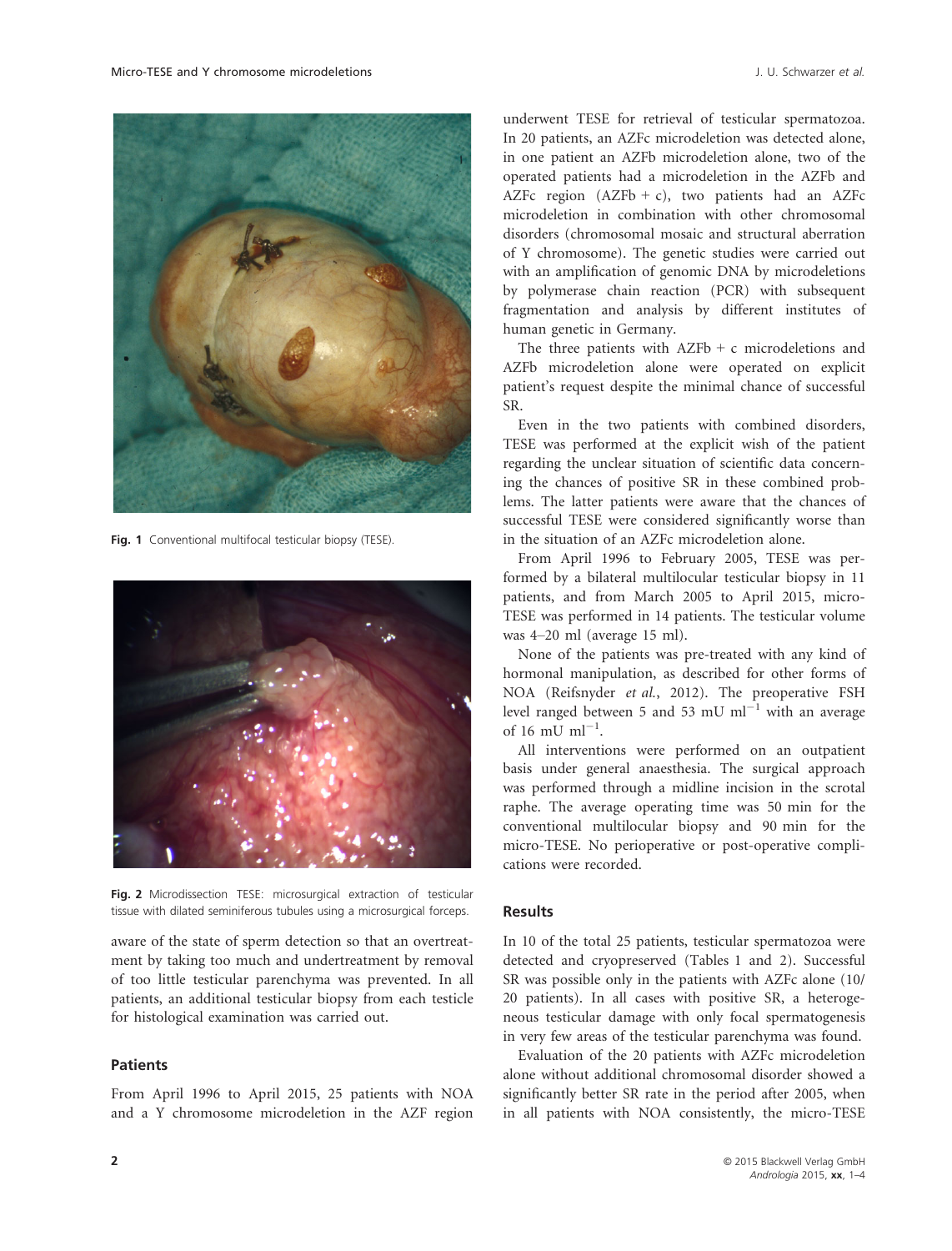Table 1 Sperm retrieval rates in patients with AZFc alone without additional chromosomal disorders ( $n = 20$ ) in correlation to two different techniques of TESE (chi-square test,  $P = 0.0339$ )

| Surgical technique | Patients (n) | Spermatozoa: yes (n) | Spermatozoa: no $(n)$ | Detection rate (%) | Significance |
|--------------------|--------------|----------------------|-----------------------|--------------------|--------------|
| Multilocular TESE  |              |                      |                       |                    |              |
| Micro-TESE         |              |                      |                       |                    | $P = 0.0339$ |

Table 2 Sperm detection (by multilocular and microsurgical TESE) in 25 patients with Y deletion of various characteristics: azoospermia factor (AZF)c vs. AZFb vs. AZFb + c vs. AZFc combined with other chromosomal disorders

| Genetic constellation                  | Patient $(n)$ | Sperm<br>detection $(n)$ | Sperm<br>detection (%) |
|----------------------------------------|---------------|--------------------------|------------------------|
| <b>AZFC</b>                            | 20            | 10                       | 50                     |
| AZFb                                   |               |                          |                        |
| $AZFb + c$                             | 2             |                          |                        |
| $AZFc + other$<br>chromosomal disorder | 2             |                          |                        |

was performed (Table 1). The statistical analysis was carried out by chi-square test.

In all patients, histological examination of testicular tissue was performed (Prof. Köhn). In 14 of 25 patients, a Sertoli-cell-only syndrome (SCOS) was found histologically, and in seven of 25 patients, a spermatogenetic arrest (SA) was found, and in four of 25 patients, a mixed atrophy (MA) was found (Table 3).

FSH levels were 13 mU  $ml^{-1}$  on average in the group with successful SR and at 16 mU  $ml^{-1}$  in the group without success ( $p > 0.076$ ).

In the five patients in whom a combination of Y microdeletion and other alterations occurred (e.g. AZFb, AZFc + b or AZFc plus other chromosomal disorders) spermatozoa were detected in no case.

Of the 10 patients with evidence of spermatozoa and cryopreservation, an ICSI procedure (1–5 cycles) was carried out in six couples (average of 2.3 cycles) in two cases a pregnancy could be reached, one led to an abortion and one to the birth of a healthy girl.

#### **Discussion**

Infertile men may suffer from NOA, which can be caused by a genetic disorder, resulting in spermatogenetic failure. Up to 10% of NOA is caused by Y chromosome microdeletions in the AZF region, which may be present in various variants. A Y chromosome microdeletion can cause a severe oligozoospermia or NOA. In patients with AZFa and b microdeletions, spermatozoa could be found in no single case according to the literature (Simoni et al., 2008; Navarro-Costa et al., 2010), while in the case of AZFc microdeletion, a SR rate of more than 50% can be expected according to the literature (Simoni et al., 2008; Navarro-Costa et al., 2010; Krausz et al., 2014). Some authors believe that the incidence of Y chromosome microdeletions in Germany with 2–3% of men with NOA may be lower than in other countries (Simoni et al., 2008), while the prevalence in infertile men was published for Turkey with 6% and China with up to 13% (Ocak et al., 2014; Elfateh, 2014).

In our single-centre series of 25 patients, we investigated the SR rates in patients with AZF microdeletions using two different techniques of TESE. In the first 11 years exclusively, multilocular biopsies were used, and in the last 8 years, micro-TESE consistently was applied. A comparison of the two groups showed a significantly higher SR rate of the micro-TESE versus the conventional multilocular TESE ( $P = 0.0339$ ).

The present data showed the superiority concerning the SR rate of micro-TESE compared to the conventional multilocular TESE in patients with AZFc, despite the relatively small group of patients. For other forms of NOA, we have already demonstrated the superiority of

Table 3 Histological findings in patients  $(n = 25)$  with nonobstructive azoospermia and azoospermia factor (AZF) in correlation to the sperm detection (including patients with AZF combined with other chromosomal disorder)

| Histology                     | (n) | AZFc AZFb<br>(n) |               | $AZFc + other$<br>chromosomic<br>$AZFb + c(n)$ disorders $(n)$ | Spermatozoa:<br>yes (n) | Spermatozoa:<br>no(n) |
|-------------------------------|-----|------------------|---------------|----------------------------------------------------------------|-------------------------|-----------------------|
| Sertoli-cell-only<br>syndrome | -11 |                  |               |                                                                | 3                       |                       |
| Spermatogenetic<br>arrest     | - 5 | $\sqrt{1}$       |               |                                                                | 4                       | 3                     |
| Mixed atrophy                 | 4   |                  |               |                                                                | 3                       |                       |
| Total $(n)$                   | 20  |                  | $\mathcal{L}$ |                                                                | 10                      | 15                    |